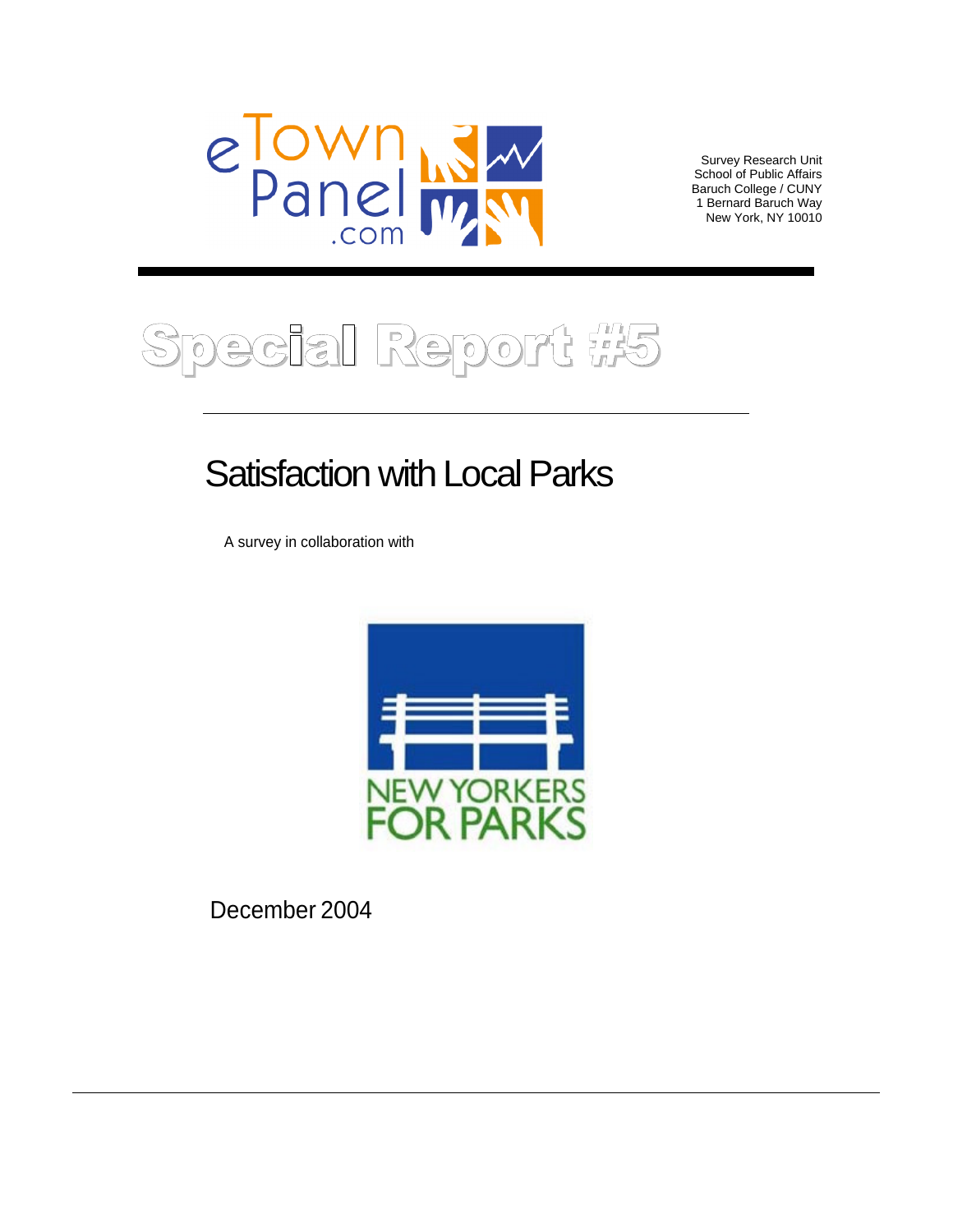## Introduction and Background

This Special Report discusses findings of an eTownPanel online survey, conducted in collaboration with New Yorkers for Parks, about people's use of and satisfaction with parks. New Yorkers for Parks serves as an independent advocate for the people of New York and their parks by raising awareness about parks, serving as an independent watchdog for more equity and efficiency in parks and creating public discussion regarding various park issues. The survey focused on frequency of park use, ways parks were used, rating of park conditions and park financing.

Methodological note: The survey was conducted from September 9 through October 9, 2004, and included online responses from 1.726 panelists, 184 of whom live in New York City. The panelists were recruited using the Internet and other sources to participate in online research; they are not a random sample, and thus the results are not scientifically projectable to the larger population. However, results are adjusted by gender, race, age, and geography to more closely reflect the general demographic profile of the US and New York City. See the methodology section at the end of this report for more details.

## Findings

The findings below are reported separately for the nation as a whole and for New York City and are weighted to better reflect the general population (see methodological note above). This section begins with general perceptions of local parks. It then focuses on how often parks are used, and what local parks are used for. The report concludes with the conditions of local parks and the question of park financing.

#### Overall satisfaction with local parks

**Figure 1** compares New York City and the rest of the nation in terms of an overall index of satisfaction with local parks. The index ranges from 0-100 and is based on three questions designed to measure overall satisfaction with local parks.<sup>1</sup> The index results show that the average national respondent was slightly more satisfied with their local park than the average New York City respondent.

#### Park usage **Exercise Contract and Security Contract and Security Contract and Security Contract and Security Contract and Security Contract and Security Contract and Security Contract and Security Contract and Security Con**

New York City respondents used their local park more frequently then their nationwide counterparts (see **Figure 2**). A plurality of New York City residents (28 percent) responded that they used their neighborhood park "More than once a week" opposed to only 12 percent of nationwide respondents. The most frequent response for panelists throughout the nation was "A few times a year" at 32 percent.

<sup>&</sup>lt;sup>1</sup> The three questions ested shout everal estisfaction with least parks, a comparison with evenetitiese and a  $1$  The three questions asked about overall satisfaction with local parks, a comparison with expectations, and a  $\epsilon$ omparison with one's ideal local park.  $\epsilon$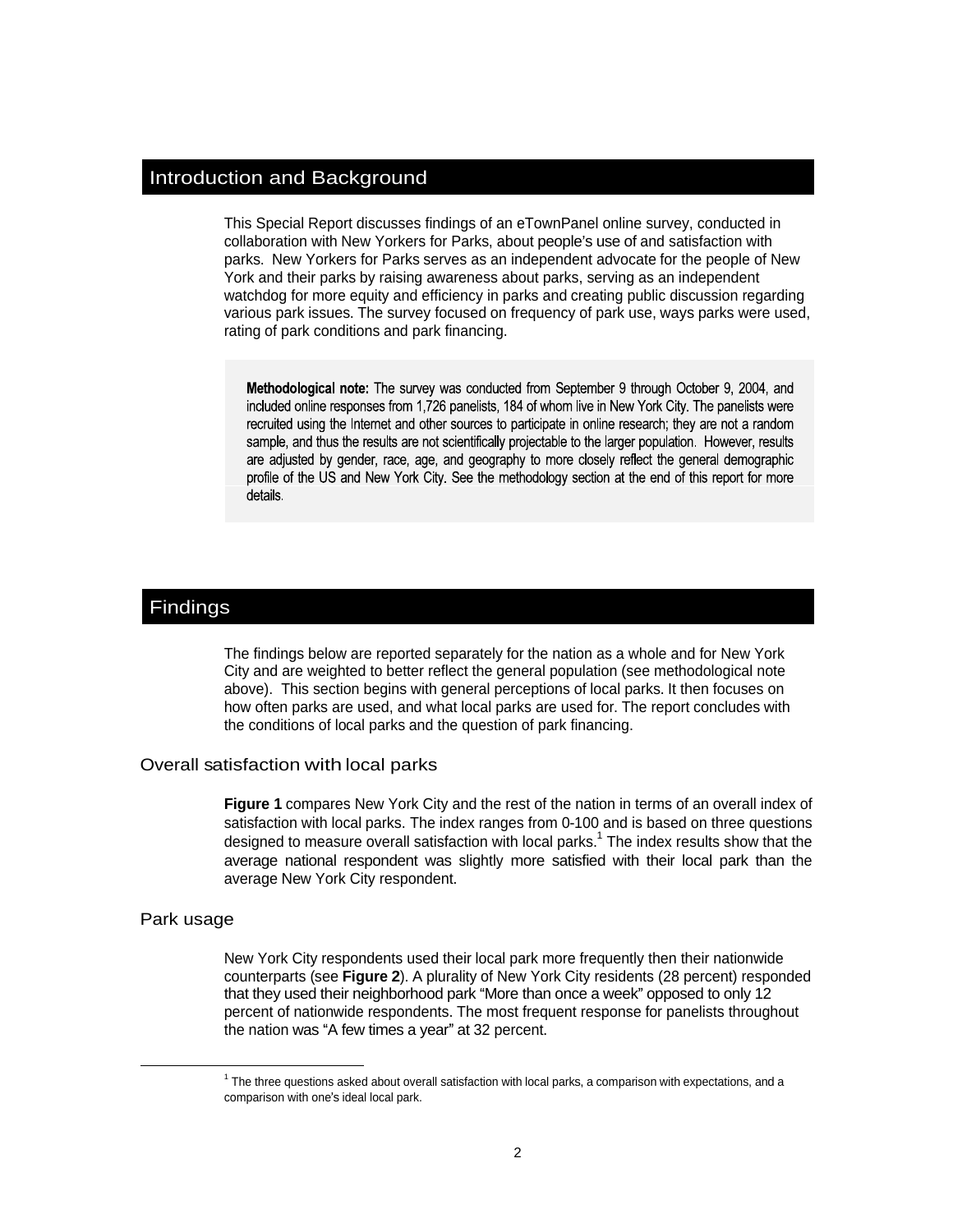**Figure 3** illustrates that, by and large, New Yorkers and the rest of the nation use parks for the same types of activities, with a few, notable exceptions. New Yorkers use parks for "Relaxation" and "Concerts/special events" much more than nationwide panelists.<br>Nationwide, parks are used more for family outings.

#### Conditions of local parks

New Yorkers rated all features listed on the survey lower than their nationwide counterparts. The only features that did not see an average score of "Good" or better for the nation were "Drinking Fountains" and "Bathrooms." In addition to these two features, the other features not receiving an average of "Good" or better from New York City residents were "Playgrounds" and "Active recreation space." For the complete features and their average score, please see **Figure 4**.

When asked if their parks were "Crowded, Noisy, Dirty, Unsafe, Closed," none of the average scores for both groups reached above "Sometimes." These results are found in **Figure 5**. In all categories, New York City panelists indicated they witnessed these undesirable experiences more so than the rest of the nation.

### Financing of local parks

Nationwide panelists and New York City residents alike tended to approve of "Renting out space for private events" and "Concession revenue" as the top ways to finance their local parks. Both groups were also less likely to approve of "General government spending" and "User fees" to finance neighborhood parks. Figure 6 lists all the financing mechanisms on the survey and the average responses.

The overwhelming number of respondents felt that the city or local parks department should maintain their local parks, 81 percent of New York residents and 79 percent of nationwide panelists. See **Figure 7** for more details.

## Methodology

l

The survey was conducted from September 9 through October 9, 2004, and included online responses from 1,726 panelists, 184 of whom live in New York City. The panelists were recruited using the Internet and other sources to participate in online research; they are not a random sample, and thus the results are not scientifically projectable to the larger population. However, results are adjusted by gender, race, age, and geography to more closely reflect the general demographic profile of the US and New York City.

**Table 1** presents the demographic profile of the survey respondents, both weighted and unweighted, and compares this profile to data from the US Census. As the unweighted results in Table 1 show, respondents nationally are disproportionately white, female, and in the 25 to 44 age group. Respondents nationally over-represent the Northeast and under-represent Blacks, Hispanics, those 65 and older, and those in the lowest income group. The unweighted results, by design, more closely mirror the Census figures nationally. The unweighted New York City respondents, compared to Census figures for New York City, are again disproportionately white and female, and they under-represent Blacks, Hispanics, those 65 and older, and the lowest income group. By design again, the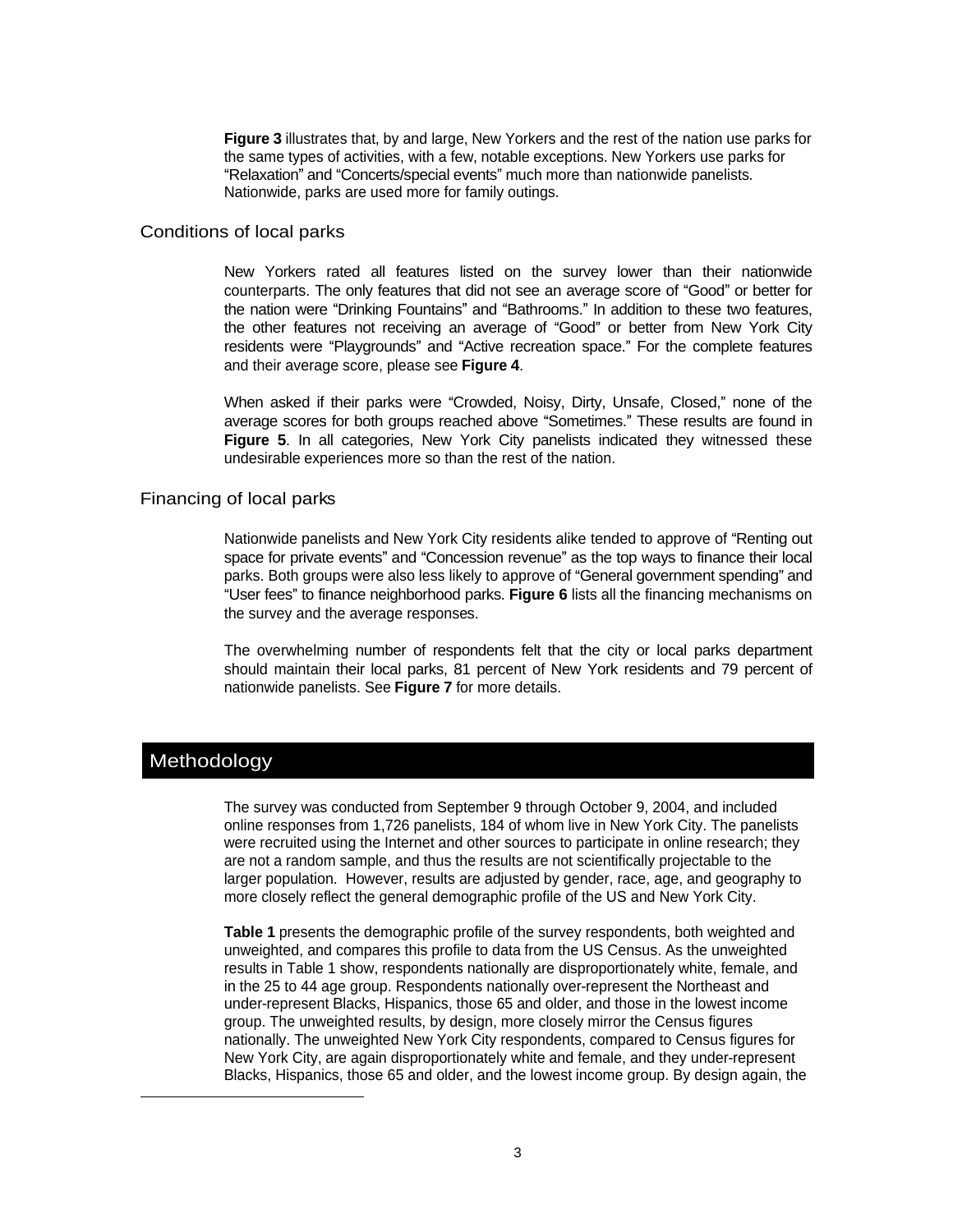weighted results bring the profile of New York City respondents into line with Census figures for the city (except for income, which was not a weighting variable). The results in this report for both New York and the nation are all weighted results.

The weighting procedure involved two steps. First, weights were constructed to bring the sample into geographic balance based on the population of Census regions. This geographic weight was then applied to the data, and new weights were calculated to align the sample to the Census in terms of gender, race, and age. This weighting procedure was carried out separately for New York City and the nation. Income was not used as a weighting variable because of missing data and because of the difficulties comparing income across surveys.

About eTownPanel. eTownPanel is a university-based, nonprofit project that aims to expand the potential of the Internet as a tool for measuring the quality of life in communities across the US and for providing citizen-driven feedback on the performance of local governments. eTownPanel also serves as a cost-effective research tool for local nonprofit organizations and government agencies that seek to understand what citizens think about important local issues. The project currently focuses on New York City but will soon include additional cities and towns from across the US.

For more information visit www.etownpanel.com or email info@etownpanel.com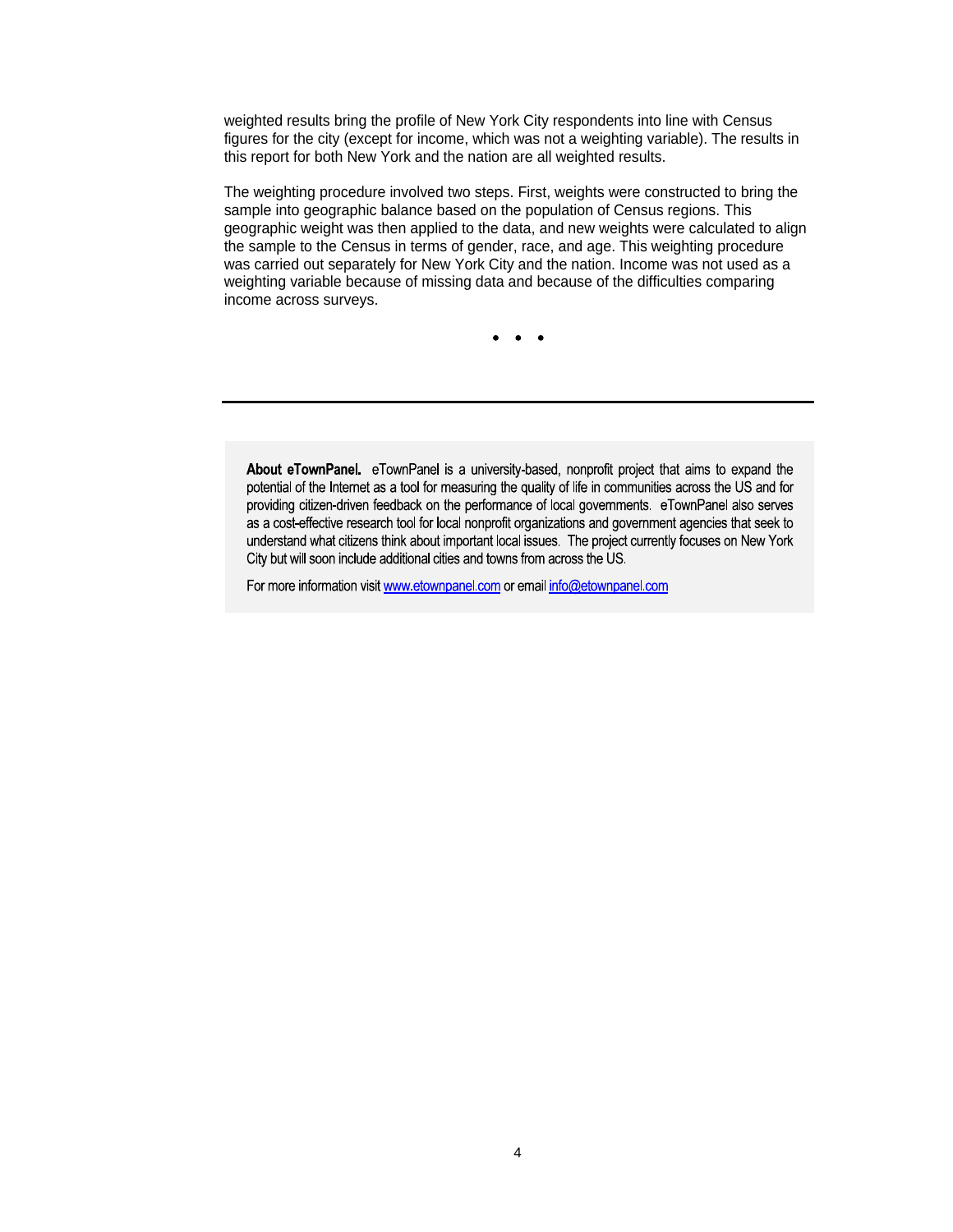



**Figure 2. How often do you use your local park?** 

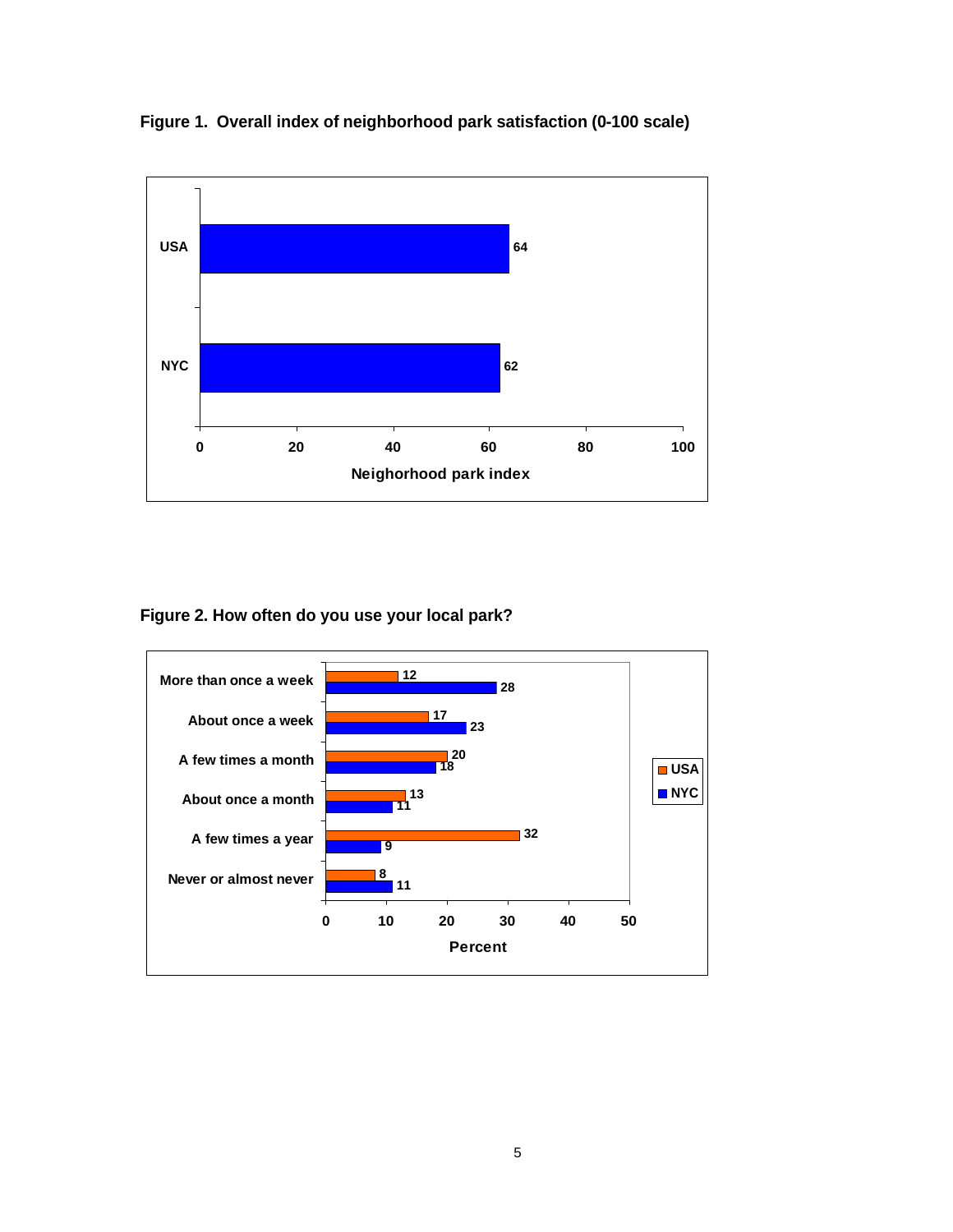**Figure 3. What do you use parks for?** 



**Figure 4. Please rate the following features of your local parks?** 

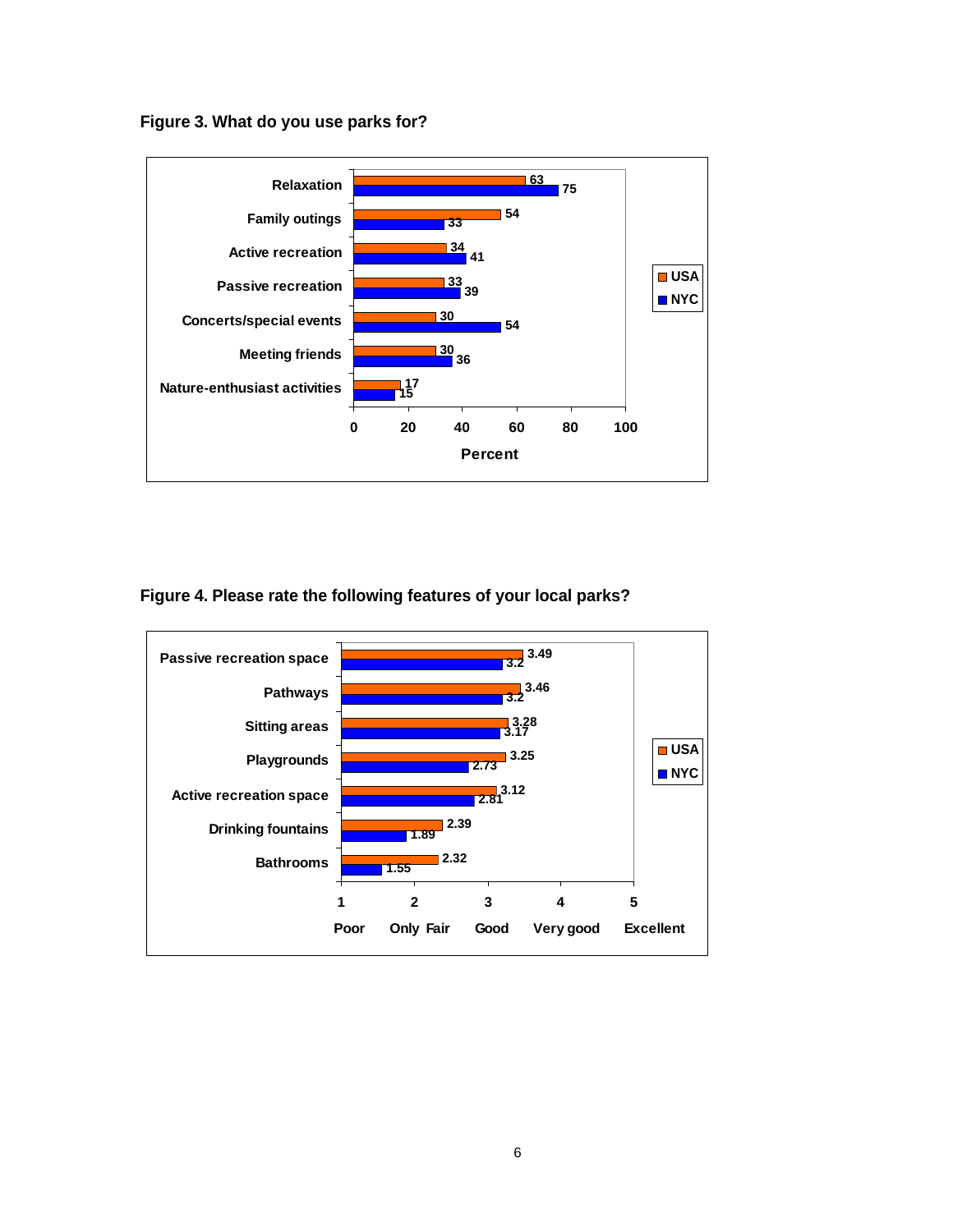

**Figure 5. From your experience, how often is your local park . . .** 

## **Figure 6. Do you approve, or disapprove, of local government relying on the following sources of financial support for parks?**

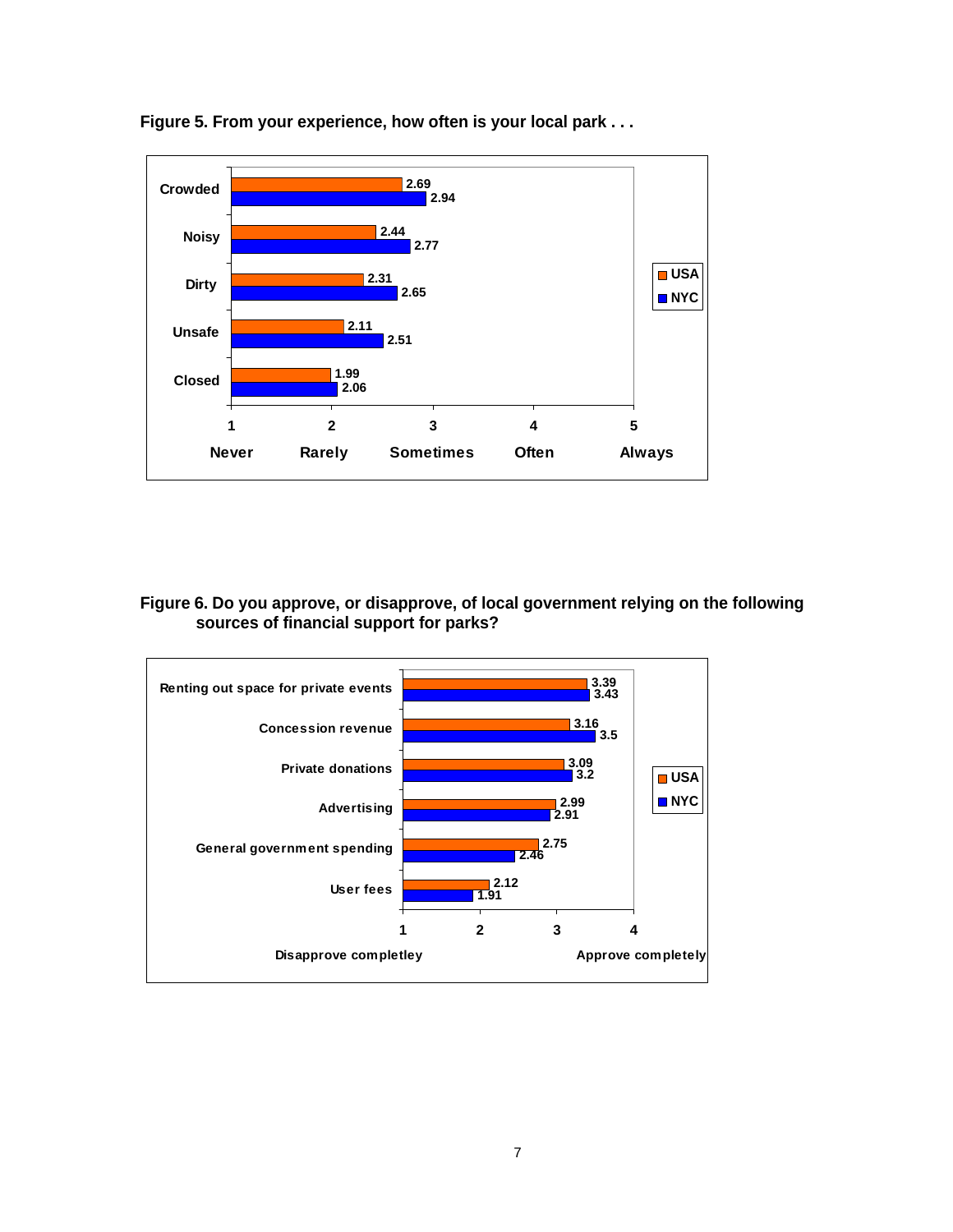

## **Figure 7. Who do you think should have primary responsibility for maintenance of your local park?**